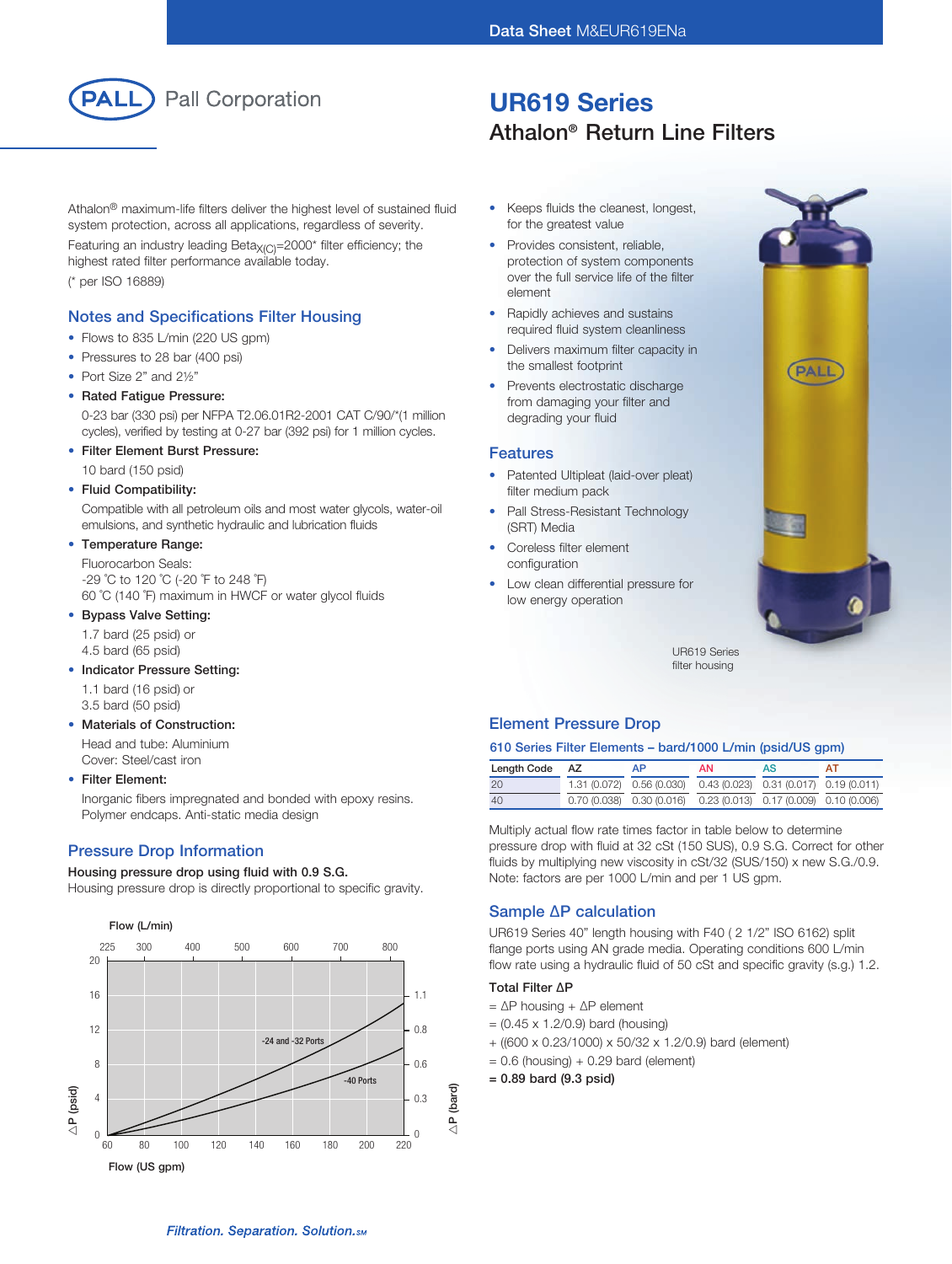# Ordering Information

### For new installations, select one complete part number from each section below

# Section 1 Housing P/N: UR619  $\vert$  | | 9



Note: Pall Athalon filter housings are supplied without filter elements or warning devices fitted. Never operate the filter unless a filter element is fitted and all warning device ports are sealed.

Note: Z indicates fluorocarbon seals are standard. Other options are available; contact Pall. Housing P/N designates indicator port fitted with a plastic shipping plug.

### Table A

| Port & Length Options |  |
|-----------------------|--|
| Tables 1, 2 and 3     |  |
| CA3220Z               |  |
| CA3240Z               |  |
| CC3220Z               |  |
| CC3240Z               |  |
| CD4020Z               |  |
| CD4040Z               |  |
| CF4020Z               |  |
| CF4040Z               |  |
|                       |  |

# Table 1: Housing Port Options

| Code | Port Style                |
|------|---------------------------|
| А    | SAE J1926 straight thread |
|      | BSP ISO 228 threads       |
|      | Flange J518C code 61      |
|      | ISO 6162 split flange     |

| <b>Table 2: Port Size</b> |                             |      | Table 3: Housing Length and Seal Options |  |  |
|---------------------------|-----------------------------|------|------------------------------------------|--|--|
| Code<br><b>Port Style</b> |                             | Code | Length and Seal Material                 |  |  |
| 32                        | 2" nominal                  | 20Z  | 20" nominal length, fluorocarbon seals   |  |  |
| 40                        | 2 1/ <sub>2</sub> " nominal | 40Z  | 40" nominal length, fluorocarbon seals   |  |  |

# Table 4: Bypass Valve and Service Options

| Code | <b>Bypass Valve and Service Type</b>           |  |  |
|------|------------------------------------------------|--|--|
|      | 1.7 bard (25 psid) bypass valve, cover service |  |  |
| G    | 4.5 bard (65 psid) bypass valve, cover service |  |  |
| N    | No bypass valve                                |  |  |

# Seal Kit P/N: UR619SKZ

\*Other seal material options are available; Contact Pall.

# Section 2 Element P/N: UE 610



### Table 5: Filter Element Options

| Code | $\beta_{X(C)} \ge 2000$ based on ISO 16889 | CST Rating* |
|------|--------------------------------------------|-------------|
| AZ   | 3                                          | 07/04/01    |
| AP   | 5                                          | 11/08/03    |
| AN   |                                            | 13/09/04    |
| AS   | 12                                         | 15/11/06    |
| AT   | 25                                         | 16/14/08    |

\* CST: Cyclic Stabilization Test to determine filter rating under stress conditions, based on SAE ARP4205

# Section 3 (At least one Differential Pressure Indicator or 'B' type blanking plug must be ordered)

#### Differential Pressure Indicator P/N:  $RC \Box 7 \Box 7$  $\Gamma$

| Table 6 | Table 7 |  |  |
|---------|---------|--|--|
|         |         |  |  |

Note: If no differential pressure indicator is selected, 'B' type blanking plug (P/N HC9000A104Z) must be ordered separately and fitted to replace the plastic shipping plug.

Note: Z indicates fluorocarbon seals are standard. Other options are available; contact Pall.

#### Table 6: Indicator Options

| Code             | <b>Brass Option indicator</b>                      |  |
|------------------|----------------------------------------------------|--|
| A218M            | Electrical switch (SPDT) with Hirschmann connector |  |
| A218R            | Electrical switch (SPDT) with Hirschmann connector |  |
|                  | with Red and Green LED indicators                  |  |
| A219D            | Visual indicator                                   |  |
|                  |                                                    |  |
| Code             | Stainless Steel indicator                          |  |
| 778N             | Visual filter with thermal lockout                 |  |
| 861C*            | Electrical switch (SPDT) with Hirschmann connector |  |
| 771 <sub>B</sub> | Electrical switch (SPDT) with 3-pin                |  |

Other options available; contact Pall.

\* Requires YM suffix after SS code from Table 7.

### Table 7: Indicator Pressue Setting Option

| Code                                                                 | Valve                                                |  |
|----------------------------------------------------------------------|------------------------------------------------------|--|
| 084                                                                  | For 'A' Valve Option - Housings (1.1 bard - 16 psid) |  |
| For 'G' and 'N' Valve Options - Housings (3.5 bard - 50 psid)<br>091 |                                                      |  |
| Other setting options are available: contact Pall                    |                                                      |  |

Other setting options are available; contact Pall.

### Table 8: Differential Pressure Indicator Material

| Code | Description                                                                                                 |  |
|------|-------------------------------------------------------------------------------------------------------------|--|
| Omit | If Brass indicator is chosen in Table 6                                                                     |  |
| SS   | If Stainless Steel Indicator is chosen in Table 6.                                                          |  |
|      | Note: SS indicator is recommended for high pressure cycle<br>applications with pressure >200 bar (3000 psi) |  |

Other setting options are available; contact Pall.